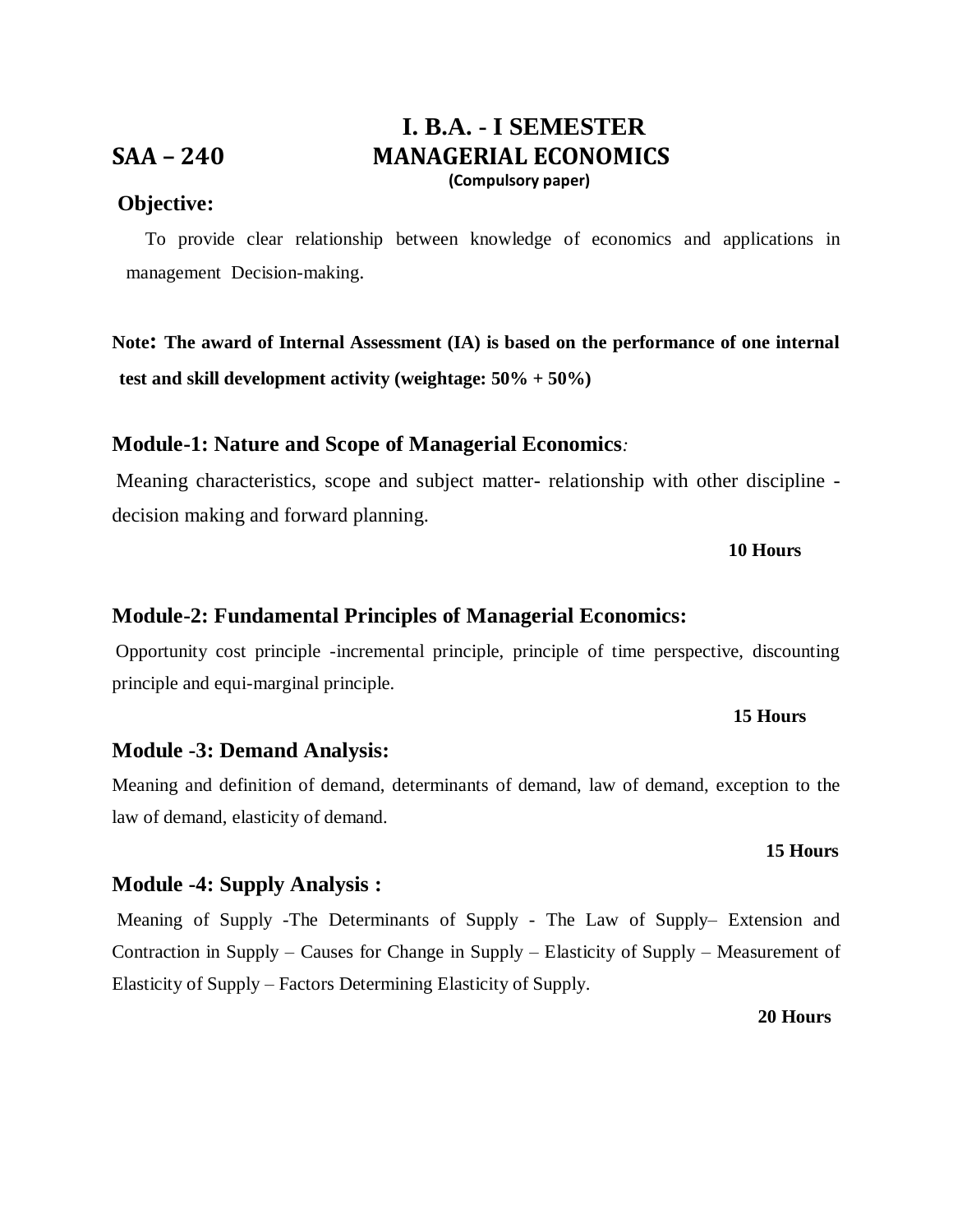## **Module -5: Demand Forecasting:**

Meaning and definitions- long run and short-run demand forecasting – objectives, need for demand forecasting; methods of demand forecasting; problems on least square method - demand forecasting for new product ; criteria of good forecasting methods.

#### **15 Hours**

## **Module-6: Pricing Policy:**

Cost plus pricing – new product pricing; penetration, skimming pricing, price bidding, multi product pricing, transfer pricing. Capital Budgeting: Meaning, objectives, prerequisites, components.

#### **15 Hours**

## **Reference books:**

- 1. Joel Dean (2012), Managerial Economics, PHI Publisher, New Delhi
- 2. Ahuja, H L (2014) Managerial Economics: S Chand Publisher, New Delhi
- 3. Gupta (2010) Tata McGraw Hill Publisher, New Delhi
- 4. Mithani, D M (2014), Managerial Economics, Himalaya Publishing House, Mumbai
- 5. Yogesh Maheshwari (2010), Managerial Economics PHI Publisher, New Delhi
- 6. Atmanand (2008), Managerial Economics, Excel Book Publisher, Bangalore
- 7. Trivedi, M L (2009), Managerial Economics, Tata McGraw Hill Publisher, New Delhi
- 8. Sharma. R (2011), Managerial Economics, Lakshmi Narain Agarwal, Agra
- 9. Dr.H.R.Krishnaya Gowda, Managerial Economics, Vidhya Nidhi Publisher, Gadag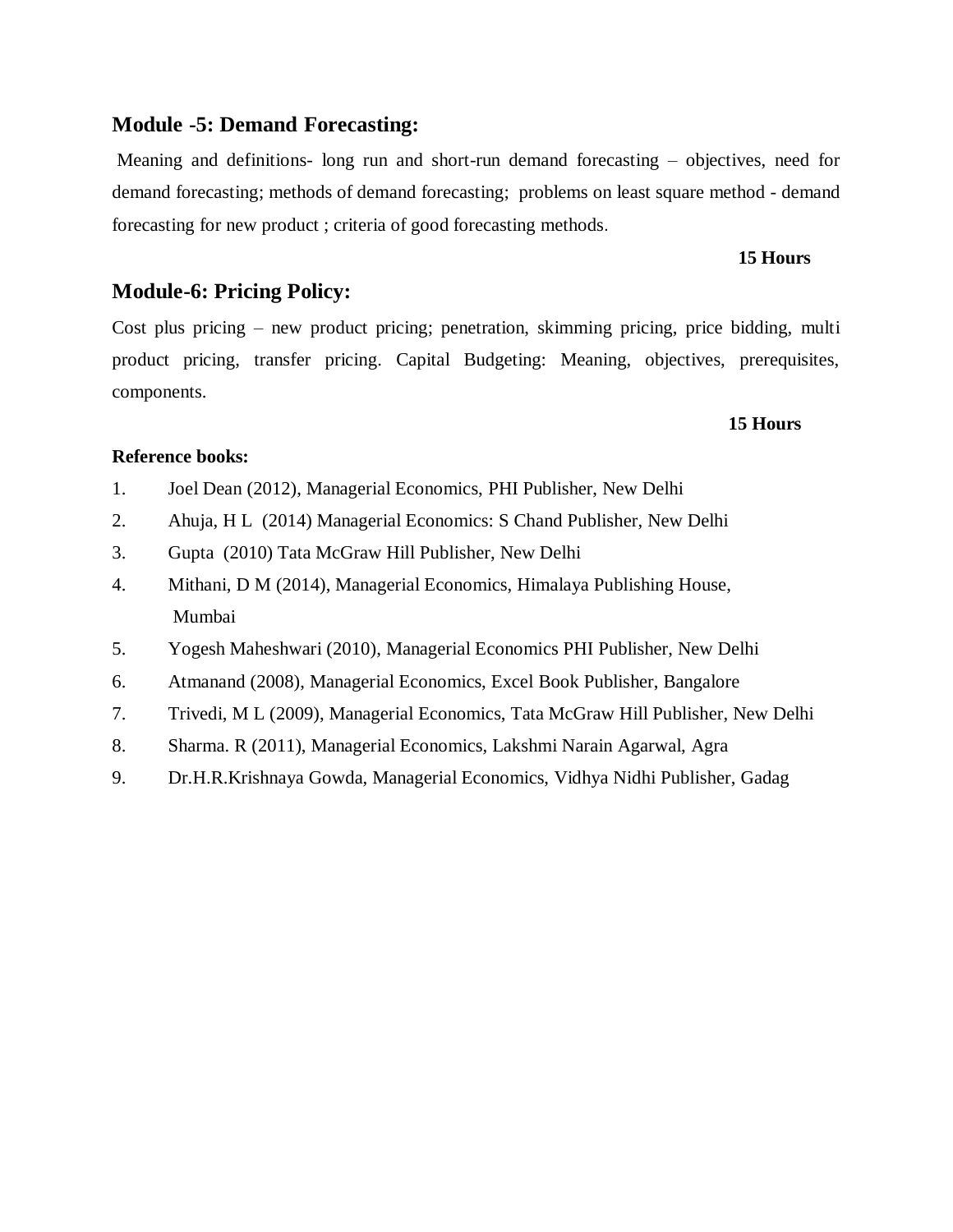# **I B.A, - II SEMESTER SAB – 240 ECONOMICS OF MARKETS (Compulsory paper)**

## **Objective:**

- 1. To enable the students to understand the concepts of Cost and Revenue their significance in price determination
- 2. To create an opportunity to understand the working of various forms of market and their practicability
- 3. To develop analytical skills and graphical presentation.

**Note: The award of Internal Assessment (IA) is based on the performance of one internal test and skill development activity (weightage: 50% + 50%)** 

## **MODULE 1: PRODUCTION ANALYSIS**

Production Function – cost of production – money cost, real cost explicit cost, variable cost, TC ,T.F.C , TVC , AC , AFC,AVC MC, short run and lung run cost curves – revenue , TR ,AR AND MR. llustrations of cost and revenue calculations. **15 Hours**

## **MODULE 2: PRODUCER'S EQUILIBRIUM**

Laws of Variable Proportions – laws of returns to scale, producers' equilibrium – optimization of production – economics and diseconomies of scale- Break-Even Analysis- meaning, assumptions and chart **20 Hours**

## **MODULE 3: PRICE DETERMINATION**

Meaning of marks –types of market – Role of time elements, Supply and demand interaction determinants – Distribution between firm and industry - short period and long period equilibrium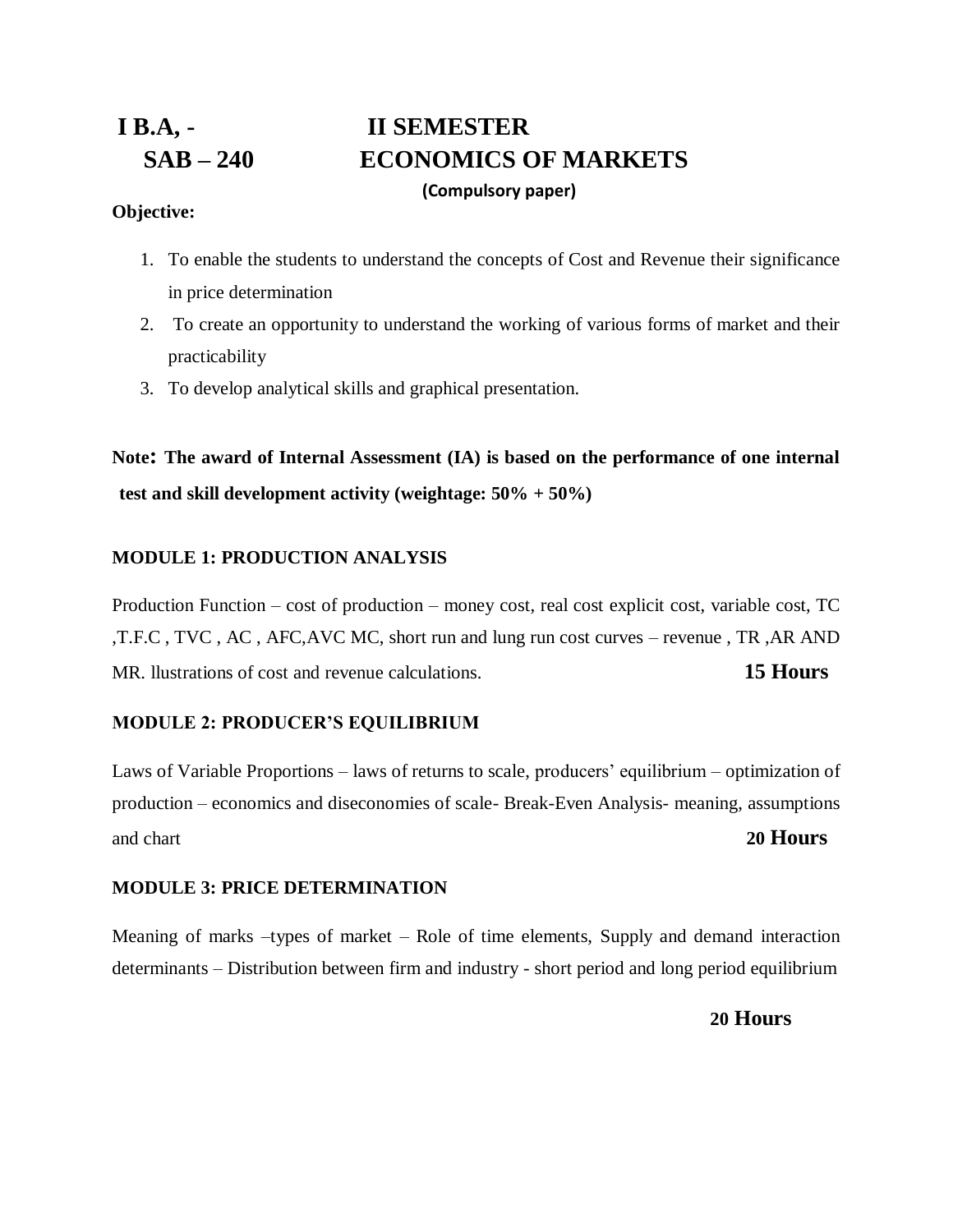#### **MODULE 4: PRICE AND OUTPUT DETERMINATION IN DIFFERENT MARKETS**

Perfect competition – features – price and output determination in short period and long period monopoly – features – price and output determination – in short period and long period – price discrimination – conditions – price and output determination – monopolistic competition – features – price and output determination in short period and long period – oligopoly – features indeterminateness of demand – price determination

## **20 Hours**

#### **MODULE 5: FACTOR PRICING**

Marginal productivity theory of distribution – Ricardain theory of rent – concept of quasi - rent and transfer earnings, wages – Subsistence, theory, wage fund theory and modern theory – Classical theory of interest - Loanable fund theory – Liquidity preference theory **15 Hours**

- 1. Ahuja, H L (2012), Modern Microeconomics, S Chand Publisher New Delhi
- 2. Jhingan, M L (2010), Micro Economic Theory, Vrinda Publication Pvt. Ltd Delhi
- 3. John Kennedy (2010), Micro Economics, Himalaya Publisher, Mumbai
- 4. Dewett, K K (2005), Modern Economic Theory, S Chand Publisher, New Delhi
- 5. P N Chopra (2011), Principles of Economics, Kalyani publishers, Ludhiana
- 6. Agarwal, H S (2014), Micro Economic Theory, Ane Book Pvt. Ltd, New Delhi
- 7. ಎಚ್ಚಾರ್ಕೆ, (2015) ಸೂಕ್ಷ್ಮ ಅರ್ಥಶಾಸ್ತ್ರ 1, ಸಪ್ನ ಬುಕ್ ಹೌಸ, ಬೆಂಗಳೂರು
- 8. ಎಚ್ಚಾರ್ಕೆ, (2015) ಸೂಕ್ಷ್ಮ ಅರ್ಥಶಾಸ್ತ್ರ 2, ಸಪ್ನ ಬುಕ್ ಹೌಸ, ಬೆಂಗಳೂರು
- 9. ಕೃಷ್ಣಯ್ಯಗೌಡ, ಹೆಚ್ ಆರ್ (2014), ಸೂಕ್ಷ್ಮ ಅರ್ಥಶಾಸ್ತ್ರ 1, ವಿದ್ಯಾನಿಧಿ ಪ್ರಕಾಶನ, ಗದಗ
- $10.$  ಕೃಷ್ಣಯ್ಯಗೌಡ, ಹೆಚ್ ಆರ್ (2014), ಸೂಕ್ಷ್ಮ ಅರ್ಥಶಾಸ್ತ್ರ 2, ವಿದ್ಯಾನಿಧಿ ಪ್ರಕಾಶನ, ಗದಗ
- 11. ಕೃಷ್ಣಯ್ಯಗೌಡ, ಹೆಚ್ ಆರ್ (2012), ಫ್ರೌಢ ಸೂಕ್ಷ್ಮ ಆರ್ಥಿಕ ಸಿದ್ದಾಂತ, ಸ್ಪಂದನ ಪ್ರಕಾಶನ, ಬೆಂಗಳೂರು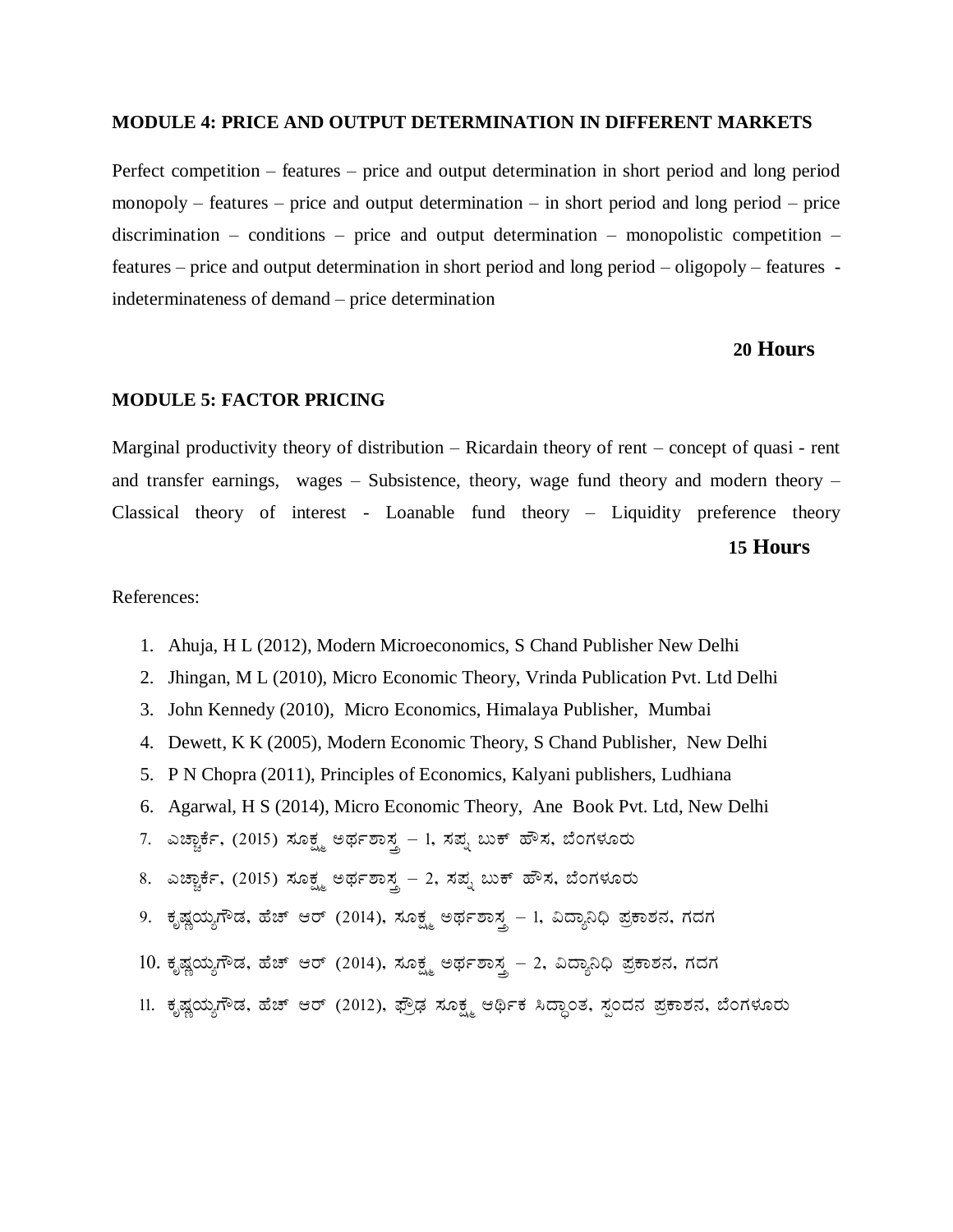## **II.B.A - III SEMESTER SAC – 240 MACRO ECONOMIC ANALYSIS (Compulsory paper)**

## **Objectives**:

- 1. To enable the student to learn the well formulated principles of macroeconomics.
- 2. To help the student to understand the integrated working of a modern economy.
- 3. To provide the basis for the study of other branches of economics.
- 4. To help the student to appreciate the role of government in the economic functioning of a nation.

**Note: The award of Internal Assessment (IA) is based on the performance of one internal test and skill development activity (weightage: 50% + 50%)** 

## **Module 1: Macro Economics and National Income Accounting**

Macro Economics - meaning - types - uses - circular flow of income and wealth - National Income: meaning - definition – concepts of national income - GDP - GNP - NNP - PI -DPI - PCI (Real and Nominal) - methods of calculation - uses - difficulties in the measurement.

#### **15 Hours**

#### Module 2: Determination of Employment

Classical theory of employment – Say's law of market - wage price flexibility - Keynesian theory of employment - effective demand - aggregate supply of function - aggregate demand function - wage price rigidity - Consumption function : psychological law of consumption - Average propensity to consume (APC) Marginal propensity to consume (MPC) - determinants of propensity to consume - Investment function - types of investment - marginal efficiency of capital - determinants - Multiplier and Accelerator - comparison of classical and Keynesian theory.

#### **30 Hours**

## **Module 3: Theory of Prices**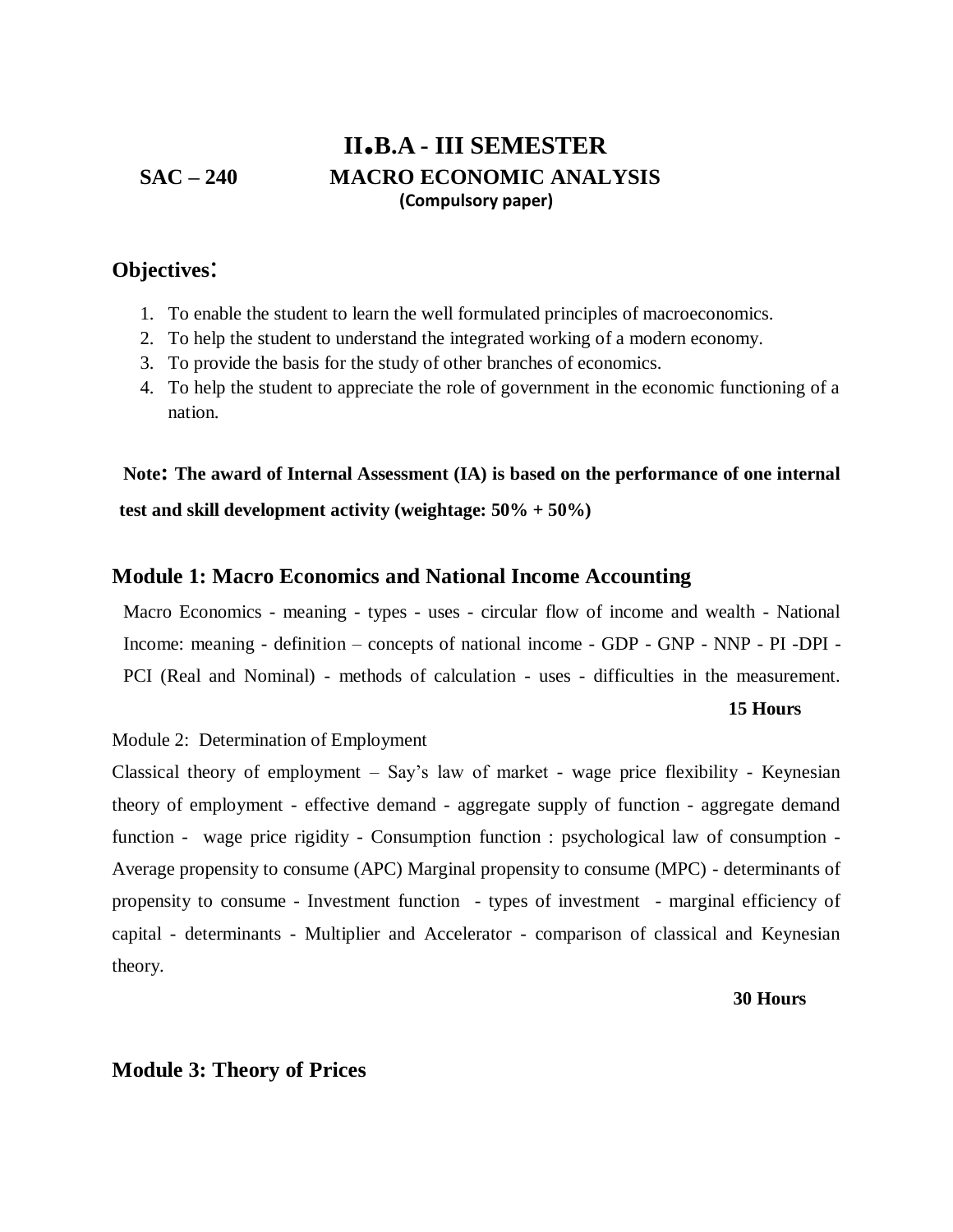Inflation – meaning - types - causes – effects – remedies – inflationary gap inflation and unemployment – Philips curve : short run and long run – Deflation : meaning – causes – effects – remedies – deflationary gap.

## . **15 Hours**

## **Module 4: Theory of Business Cycles**

Trade cycles – meaning – curves – types – Features – Phases – theories of trade cycles – Hayek, Hicks, Schumpeter, Kaldar – measures to control trade cycles

# **<sup>15</sup> Hours**

## **Module 5: Macro Economic Policy Targets and Instruments**

Fiscal policy – meaning – objectives – instruments – functional fiscal policy – fiscal policy for eradication of unemployment and income inequalities. Monetary policy – meaning – objectives – tools of monetary policy – interplay of both policies

## **15 Hours**

- 1. Puri, V K & Misra, S K (2004), Modern Macro Economic Theory, Himalaya Publisher, Mumbai
- 2. Gupta, G S (2004), Macro Economics theory and applications, Tata Mcgraw Hill Publisher, New Delhi
- 3. H R K (2004), Macro Economics, Sapna Book House, Bangalore
- 4. Sampat Mukherjee (2014), Macro Economics, a global text, New Central Book Agency, London
- 5. Somashekar, Ne Thi (2005), Modern Macro Economic Theory, Anmol Publication pvt.Ltd, New Delhi
- 6. Suman Kalyan Chakrabarty (2010), Macro Economics, Himalaya Publisher, Mumbai
- 7. ಎಚ್ಚಾರ್ಕೆ (2015), ಸಮಗ್ರ ಅರ್ಥಶಾಸ್ತ್ರ ಸಪ್ನ ಬುಕ್ ಹೌಸ, ಬೆಂಗಳೂರು
- 8. ಕೃಷ್ಣಯ್ಯಗೌಡ, ಹೆಚ್ ಆರ್ (2014), ಸಮಗ್ರ ಅರ್ಥಶಾಸ್ತ್ರ ಸ್ಪಂದನ ಪ್ರಕಾಶನ, ಬೆಂಗಳೂರು
- 9. ಕೃಷ್ಣಯ್ಯಗೌಡ, ಹೆಚ್ ಆರ್ (2014), ಫ್ರೌಢ ಸಮಗ್ರ ಆರ್ಥಿಕ ಸಿದ್ಧಾಂತ, ಸ್ಪಂದನ ಪ್ರಕಾಶನ, ಬೆಂಗಳೂರು
- 10. ರಾಜಣ್ಣ, ಕೆ ಎ (2014) ಸಮಗ್ರ ಆರ್ಥಿಕ ವಿಶ್ವೇಷಣೆ, ಕಾಲೇಜ್ ಬುಕ್ ಹೌಸ್, ಬೆಂಗಳೂರು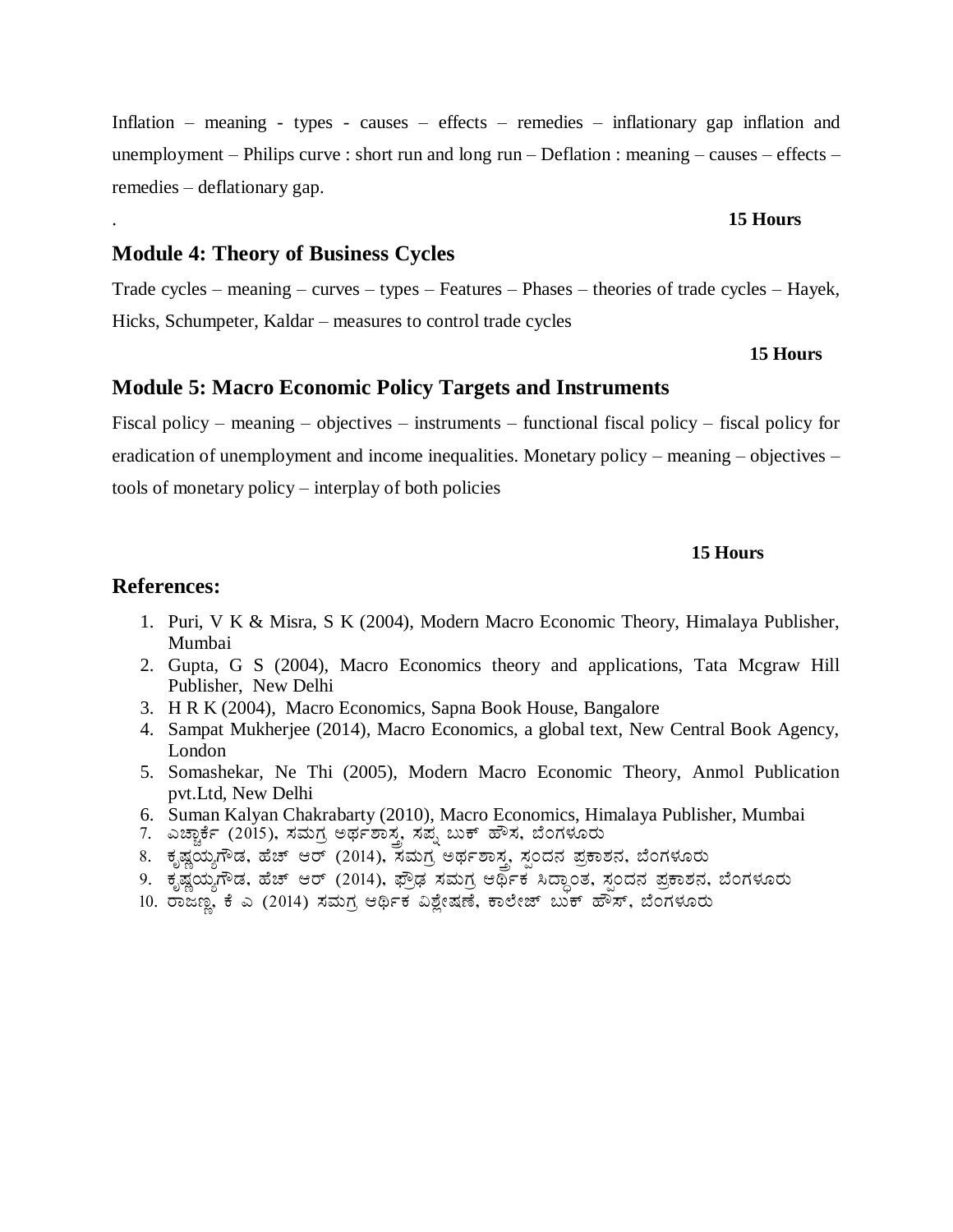# **II. B. A - IV SEMESTER SAD-240 MONEY AND FINANCIAL MARKETS (Compulsory paper)**

## $\bf{objects:}$

- 1. To enable the students to learn the various concepts involved in money and banking.
- 2. To help student to understand modern money, capital market and banking system.
- 3. To provide the basis for acquiring the knowledge of economic system in the country.

**Note: The award of Internal Assessment (IA) is based on the performance of one internal test and skill development activity (weightage: 50% + 50%)** 

## **MODULE 1: Nature and functions of money**

Meaning-forms of money-functions of money-Gresham's law- Role of money in modern economy, monetary standards - features, merits and demerits- principles and methods oh note issue – Monetization and Demonetization

## **15 Hours**

## **MODULE 2: Supply and Demand for money**

The supply of money : determinants of money supply – changes in the supply of money – the velocity of circulation of money – changes in velocity of circulation – demand for money : classical – Keynesian and post – Keynesian developments – equality of supply and demand for money.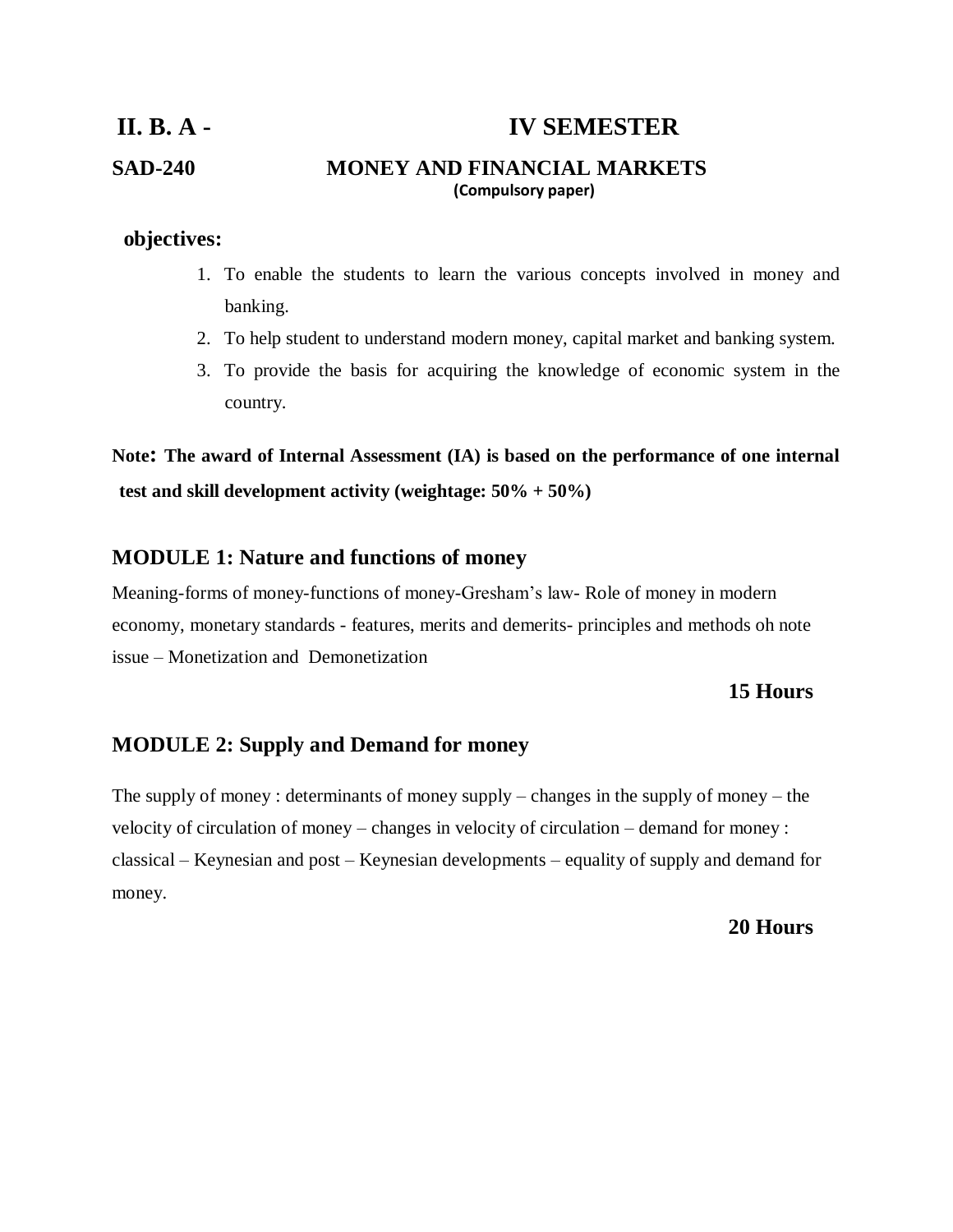## **MODULE 3: Commercial Banking**

Role of commercial banks in a developing economy- structure of banking system- functions of commercial bank-balance Sheet-credit creation-portfolio management-Banking practices and services: Cheques-drafts-bills-passbook-ATM-E-banking-KYC-RTGS-debit and credit cards-Electronic fund transfer-MICR-IFSC- Money market: Composition- characteristics-working of Indian money market-capital market

# **MODULE 4: Central Banking and policy**

Functions-credit control-Monetary policy-objectives-instruments of monetary policy-uses of monetary policy-limitations-monetary policy lags-effectiveness of monetary policy in India.

## **20 Hours**

**20 Hours**

## **MODULE 5: Financial Institutions**

Meaning ,Role Of NBFI'S - IFCI, ICICI, IDBI, SIDBI

#### **15 Hours**

- 1. Kulkarni, A B N & Kalkundrikar, A B (2011), Monetary Economics, S Chand Publisher, New Delhi
- 2. Mithani, D M (2009), Money Banking, International Trade and Public Finance, Himalaya Publisher, Mumbai
- 3. Mithani, D M (2006), Public Finance Theory and Practice, Himalaya Publisher, Mumbai
- 4. Jhingan, M L (2010), Monetary Economics, Vrinda Publication Pvt, Ltd, Delhi
- 5. ಎಚ್ಚಾರ್ಕೆ (2015), ಹಣ ಮತ್ತು ಬ್ಯಾಂಕೋದ್ಯಮ, ಸಪ್ಪ ಬುಕ್ ಹೌಸ, ಬೆಂಗಳೂರು
- 6. ಕೃಷ್ಣಯ್ಯಗೌಡ, ಹೆಚ್ ಆರ್ (2014), ಹಣ ಮತ್ತು ಬ್ಯಾಂಕೋದ್ಯಮ, ವಿದ್ಯಾನಿಧಿ ಪ್ರಕಾಶನ, ಗದಗ
- 7. ರಾಜಣ್ಣ, ಕೆ.ಎ (2015), ಹಣ ಮತ್ತು ಬ್ಯಾಂಕೋದ್ಯಮ, ಕಾಲೇಜ್ ಬುಕ್ ಹೌಸ್, ಬೆಂಗಳೂರು
- 8. ಎಚ್ಚಾರ್ಕೆ (2015), ಹಣದ ಅರ್ಥಶಾಸ್ತ್ರ ಸಪ್ನ ಬುಕ್ ಹೌಸ, ಬೆಂಗಳೂರು
- 9. ಬಸವಾ, ಕೆ ಡಿ (2008), ಹಣ ಮತ್ತು ಹಣಕಾಸಿನ ವ್ಯವಸ್ಥೆ, ವಿದ್ಯಾವಾಹಿನಿ, ಹುಬ್ಬಳ್ಳಿ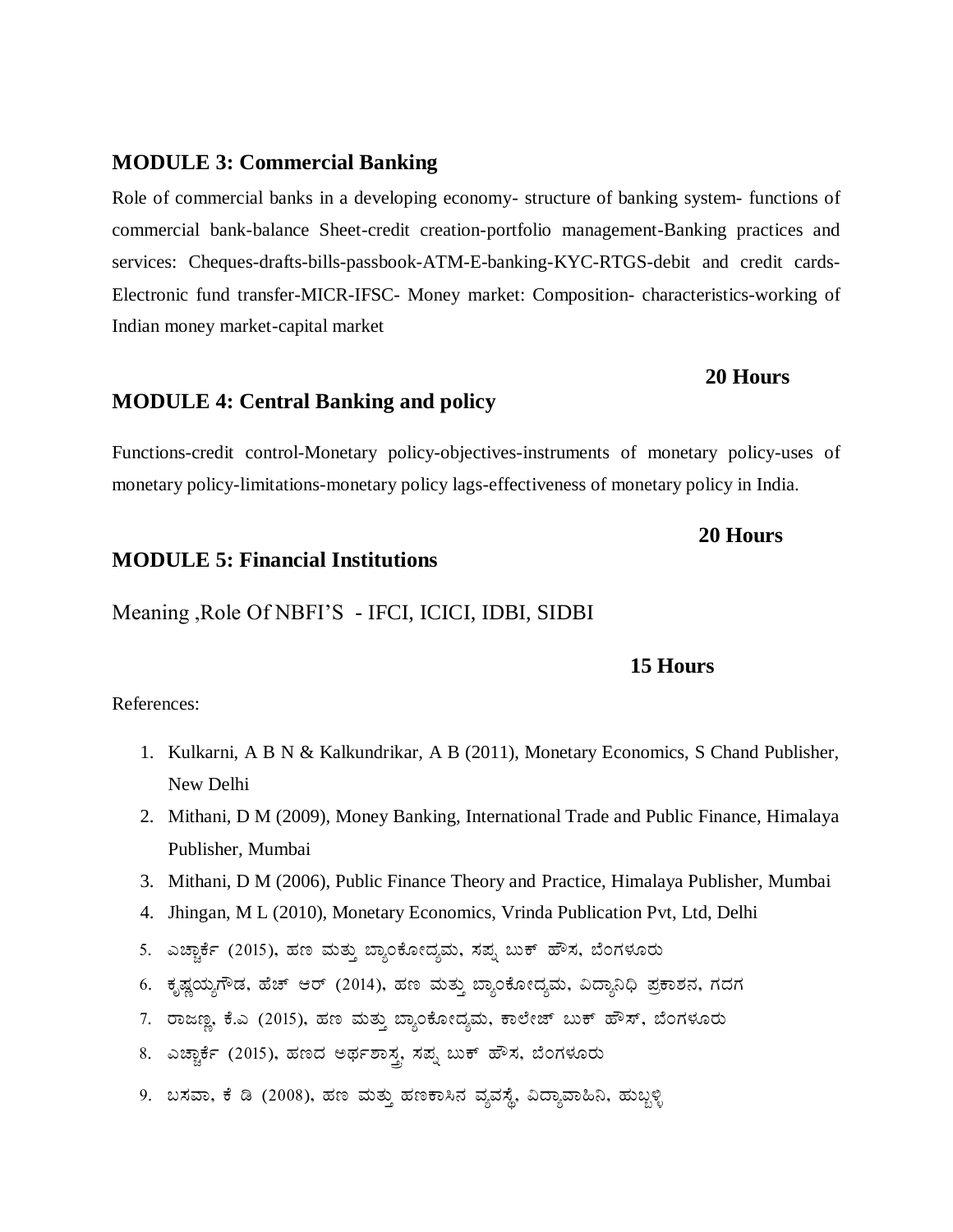# **III. B.A, -V SEMESTER SAF – 240 ECONOMICS OF GROWTH AND DEVELOPMENT- PAPER VI (compulsory paper)**

## **objectives:**

- o To enable the students to learn the fundamental concepts of development economics.
- o To enable the students to develop a logical and analytical view of issues in today's world.
- o To enable the students to relate learning to reading the case of development issues like poverty, unemployment, imbalances etc.

**Note: The award of Internal Assessment (IA) is based on the performance of one internal test and skill development activity (weightage: 50% + 50%)**

## **Module 1 ECONOMIC DEVELOPMENT AND ECONOMIC GROWTH**

Meaning deification - Distinction between growth and development, Human Development, Human Development Index, HDI measures ,HDI Progress In India, Gender Development Index, Sen's capabilities approach, environmental sustainability and development,

## **15 Hours**

## **Module 2-CLASSICAL and NEO CLASSICAL THEORIES OF DEVELOPMENT**

Introduction-Rostow's Stages of Economic Growth - Criticism of the stages of Economic Growth -Harrod-Domar Growth Model- Assumptions of the Models-The Domar Model -The Harrod Model ,the warranted Rate of Growth, Long Run Disequilibria, The Natural Rate of Growth, Economic model of unlimited supplies of labour , Solow's Neoclassical Growth Model.  **20 Hours**

## **MODULE-3 GROWTH STRATEGIES AND GROWTH MODELS**

Introduction – Adom Smith – David Ricardo – Karl Marx – Schumpeter – Rostow – Gunnar Myrdal – Big Push theory – Critical Minimum Efforts Thesis – Strategies of growth : balanced and unbalanced growth.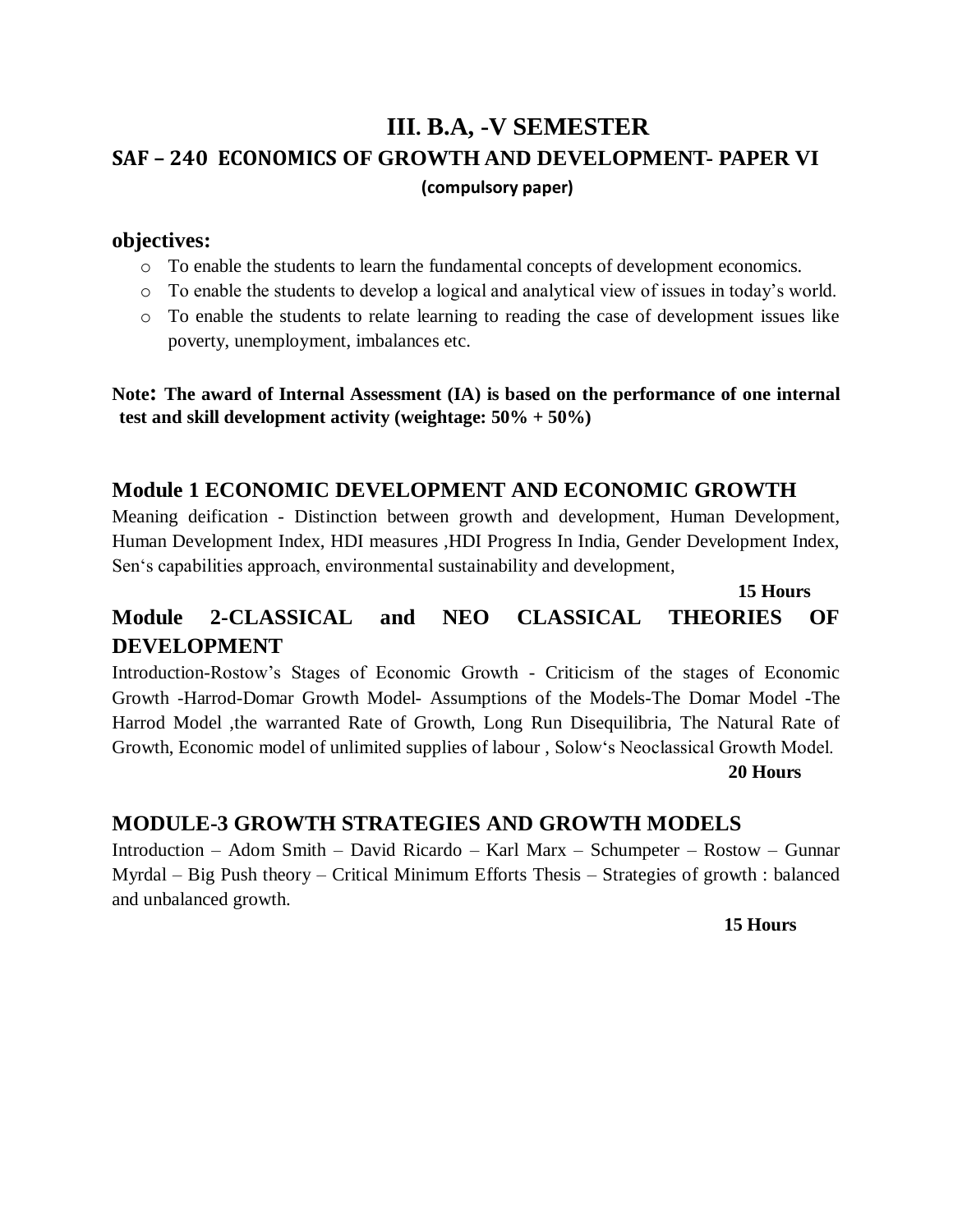## **Module 4 -POVERTY MEASURES AND POLICY OPTIONS**

Introduction, Concepts of Poverty, Absolute Poverty, Relative Poverty ,Measurement of Poverty, Human Poverty Index, Alternative Poverty functional impact of poverty –poverty traps – credit, nutrition and labour market – poverty and household allocation of resources., Measurement of Inequality – meanings and Methods of Measurement, Economic Growth and Income Inequality-Impact of Inequality on Development

## **20 Hours**

## **Module 5- DEMOGRAPHIC TRANSITION AND FERTILITY**

Introduction, Theory of Demographic Transition , Causes of High Fertility in Developing Countries, The Microeconomic Household Theory of Fertility, Consequences of High Fertility, Policy Initiatives taken by Developing countries to Control Population.

**10 Hours**

- 1. M.L. Jhingan- Economics of growth and development
- 2. Higgins.B. Economic development
- 3. Ray Debray- Development Economics
- 4. Lekhi- The economics of development and planning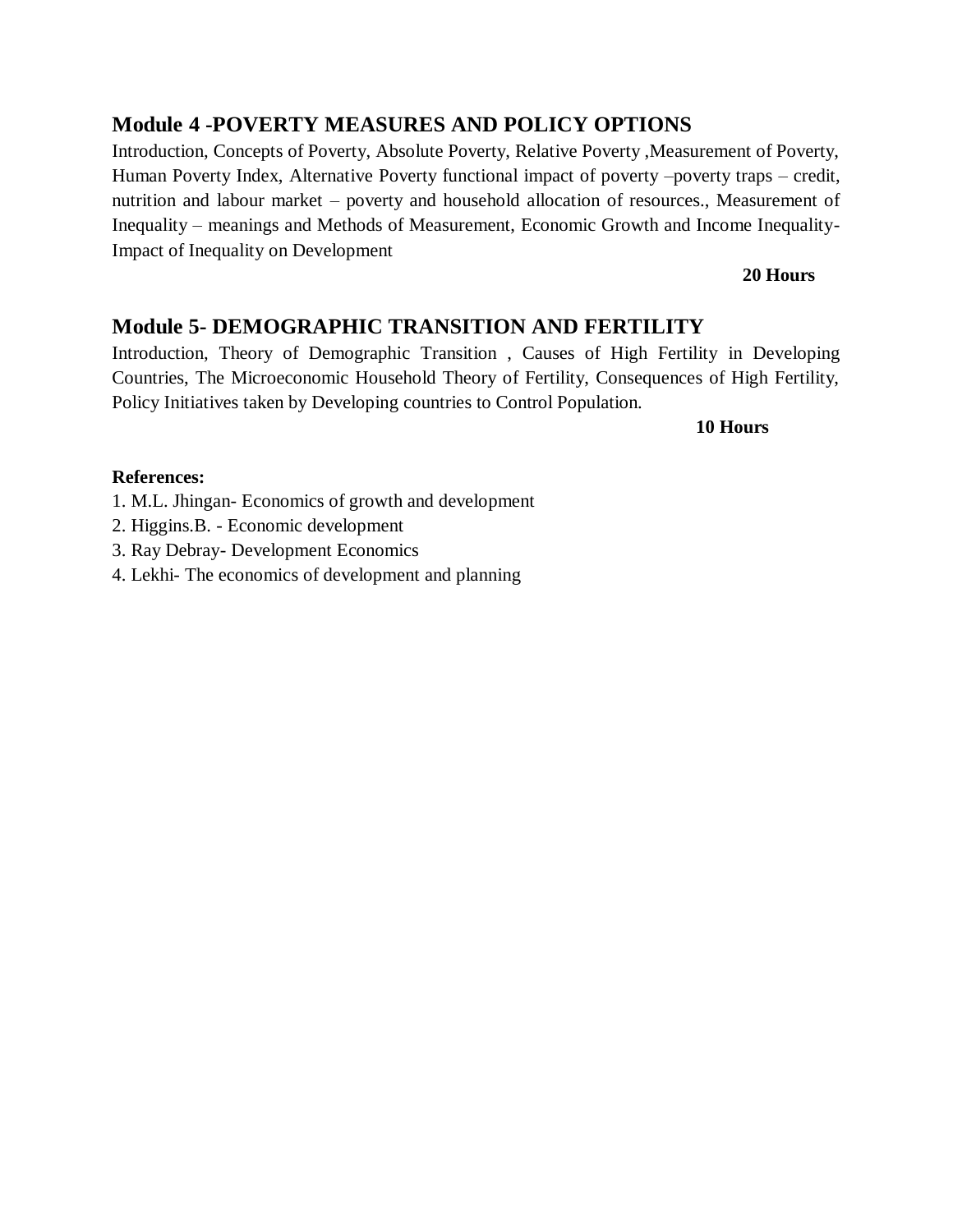# **III B.A. - VI SEMESTER SAF-241 HUMAN RESOURCE MANAGEMENT- PAPER VIII (Compulsory Paper)**

## **Objectives:**

- 1. To enable a student to have an overview of the changing scenario in human resource management
- 2. To enable a student to understand the basics of management
- 3. To build the knowledge of the conceptual and theoretical importance of the concept.

**Note: The award of Internal Assessment (IA) is based on the performance of one internal test and skill development activity (weightage: 50% + 50%)** 

## **Module- 1 Human Research Management:**

Meaning, Definition, Nature, Scope, significance and Objective. Evolution & development Of HRM; Role, Duties and Responsibilities of Human Resource Manager

Human Resource Management and Total Quality Management. **15 Hours** 

## **Module- 2 Human Research planning:**

Human Research Planning – Meaning Importance and Need for Resource Planning; Benefits and Limitations of Human Resource Planning; steps In Process Of Human Resource Planning **15 Hours** 

## **Module - 3 Job Analysis and Design**

Job analysis- concept, objectives, significance, process of job analysis; techniques of job design and methods of job design. **15 Hours**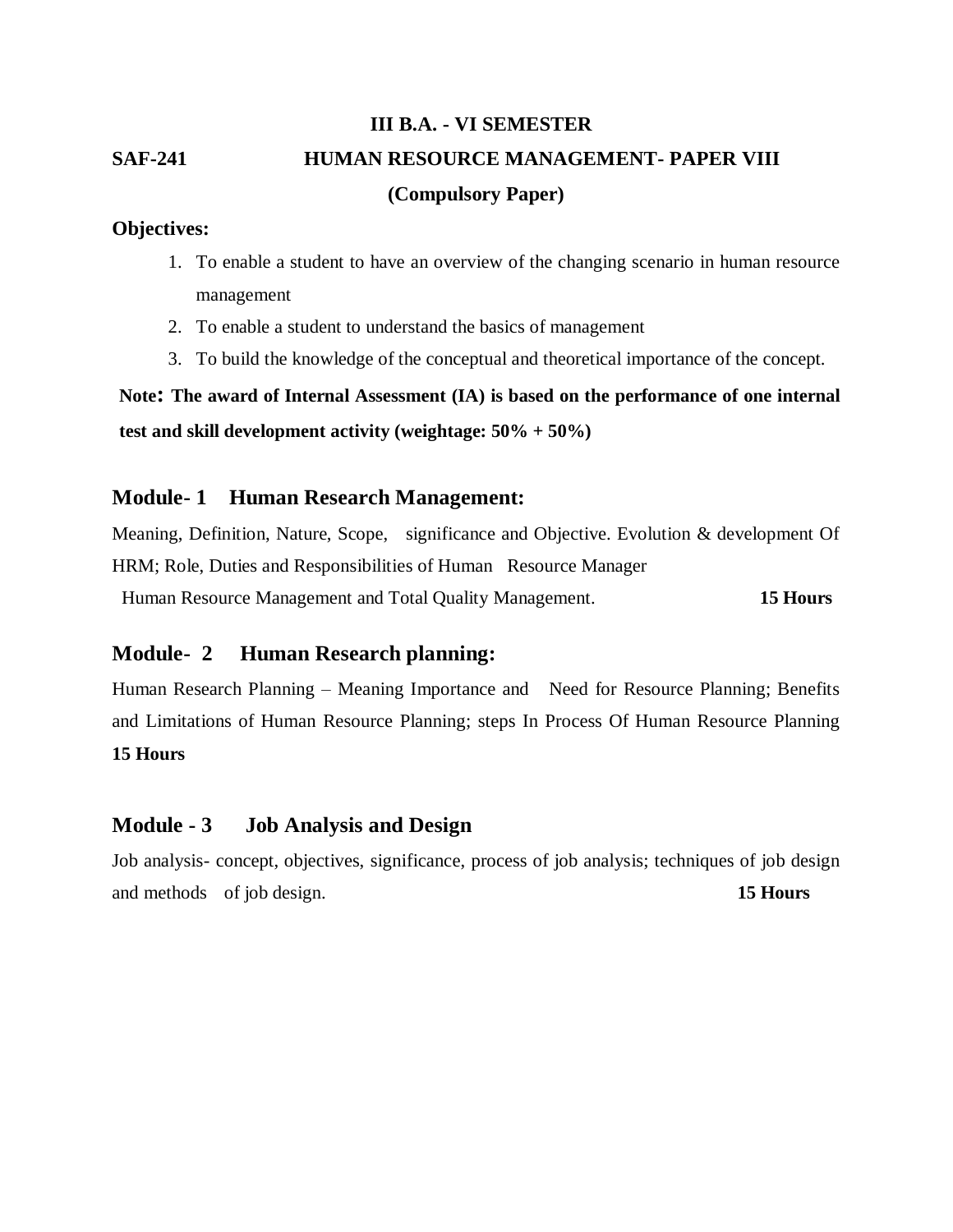## **Module- 4 Recruitment and Selection**

Recruitment- meaning- need-, recruitment techniques, Sources-internal and external sources, process of Recruitment, recruitment policy, selection, steps in Selection process – test interviews, types, group Discussion, placement and induction- Training **-** need, importance, objectives, types and Methods of training, benefits of training, identification Training need. Designing training programmes, Executive development.

#### . **20 Hours**

## **Module - 5 Performance Appraisal**

Meaning of performance appraisal, objectives of Performance appraisal, methods- traditional and performance, merits and pit falls of Performance evaluation, Sigma.

#### **15 Hours**

#### **References:**

**1.**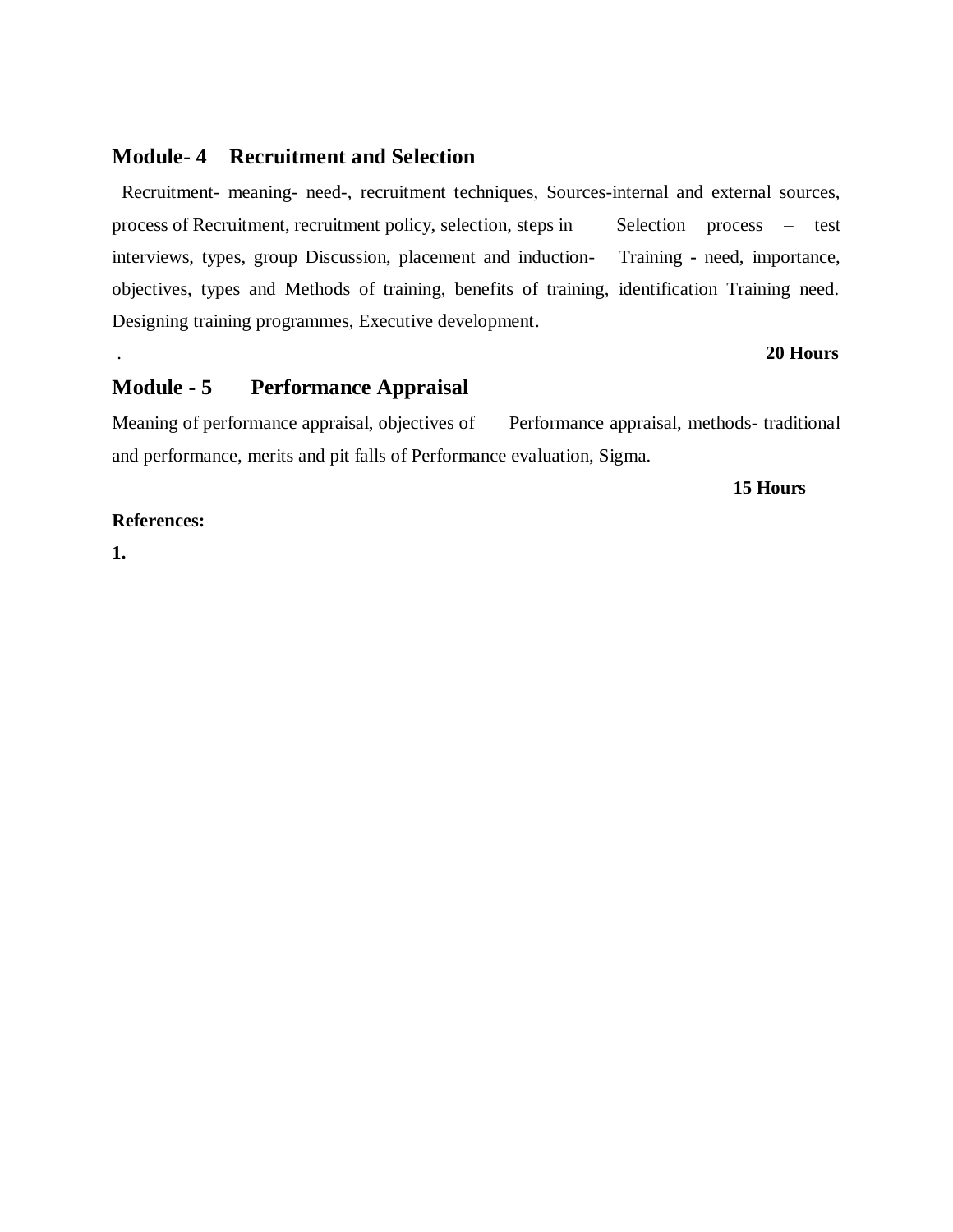## **III B.A. - VI Semester SAF-241 – Indian Economic Environment- paper VIII (optional Paper)**

## **Objectives:**

The main objective of this paper is to introduce the student to understanding of the Economic sphere of Indian Economic Environment, planning polices and Budgeting aspects of the Govt. of India.

**Note: The award of Internal Assessment (IA) is based on the performance of one internal test and skill development activity (weightage: 50% + 50%)** 

## **Module - 1: Structure of Indian Economy**

Is India a developing economy? – Features of Indian economy- Growth and trends in national income – Regional inequalities - Causes - remedies. Meaning of Poverty, poverty line- extentcauses- poverty alleviation programmes.

#### 15 **Hours**

## **Module - 2: Demographic Profile**

Trends the population growth- density, age, sex, size, composition, population policy of 2000 changes in occupation structure- Unemployment- extent- measure- rural urban migration.

#### 15 **Hour**s

#### **Module -3: Agriculture in India**

Trends in agricultural production- causes for low production and productivity- Organic forming - Food security and self sufficiency – New agricultural Strategy – National Agricultural Policy 2000- Agricultural finance - Institutional and non institutional- Agricultural marketing problems - PDS -Irrigation defects- Water conservation- Rain water harvesting- Water shed Development.

**20 Hours**

#### **Module- 4: Indian Industry**

Importance Industries - Industrial Policy since 1991- Problems of public sector enterprise, - Iron, sugar and cotton industries -Role and problem of small scale industry- Disinvestment policy Issues- Education-, Tourism - The role of IT Industry in Indian economy.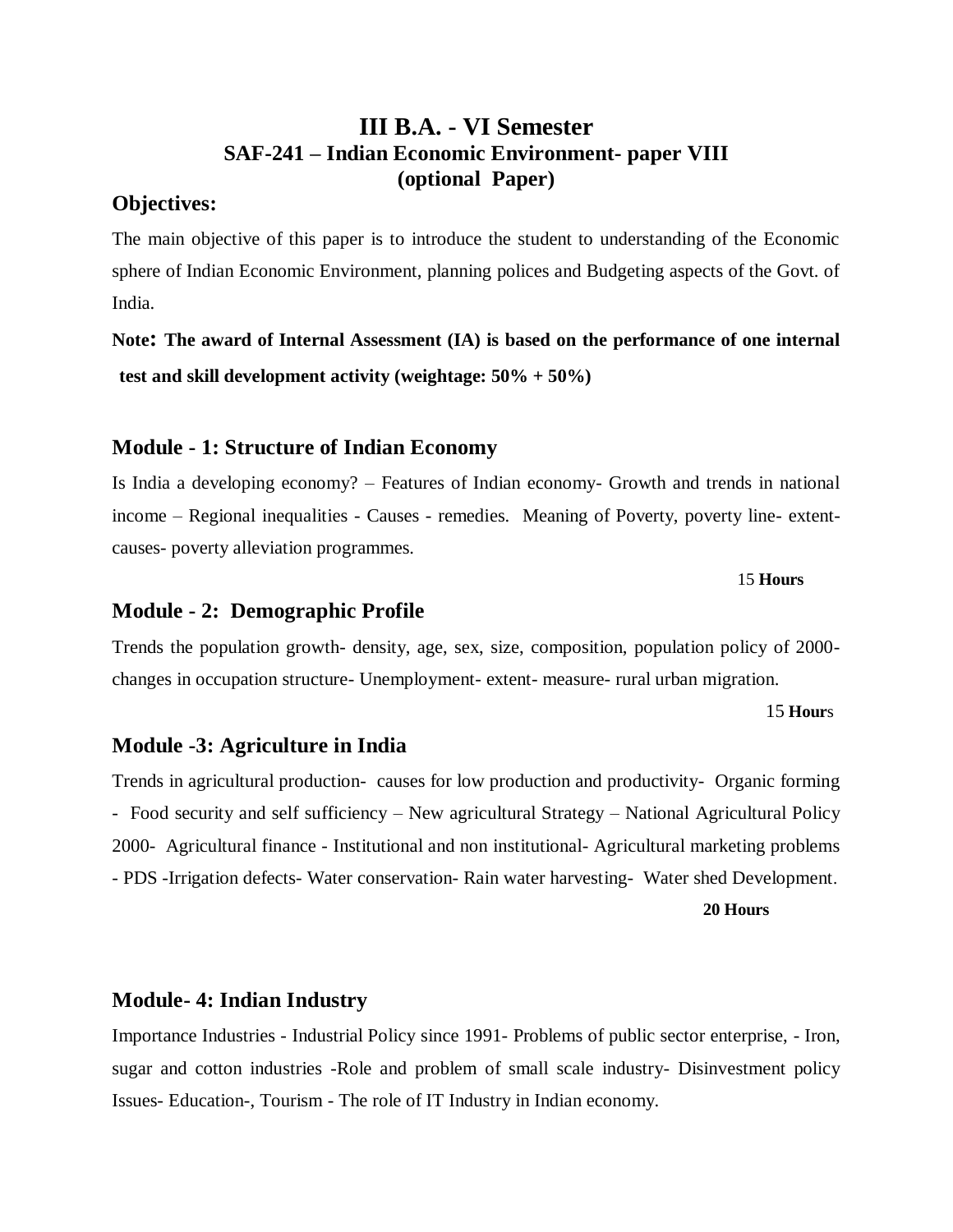#### **15 Hours**

## **Module- 5: Planning Budget and Taxation**

Concept of planning- policy commission and national development council of Indiadecentralized planning -latest five year plans (NITI Aayog) - meaning and types of budget revenue, expenditure and capital budget - deficit budget -tax reforms in India- GST.

#### **15 Hours**

- 1. Rudar Dutt Indian Economy
- 2. Dhingra I.C. The Indian Economy
- 3. Misra and Puri Indian Economy
- 4. Alak Gosh Indian Economy its nature and problems
- 5. Uma kapila Understanding problems of Indian economy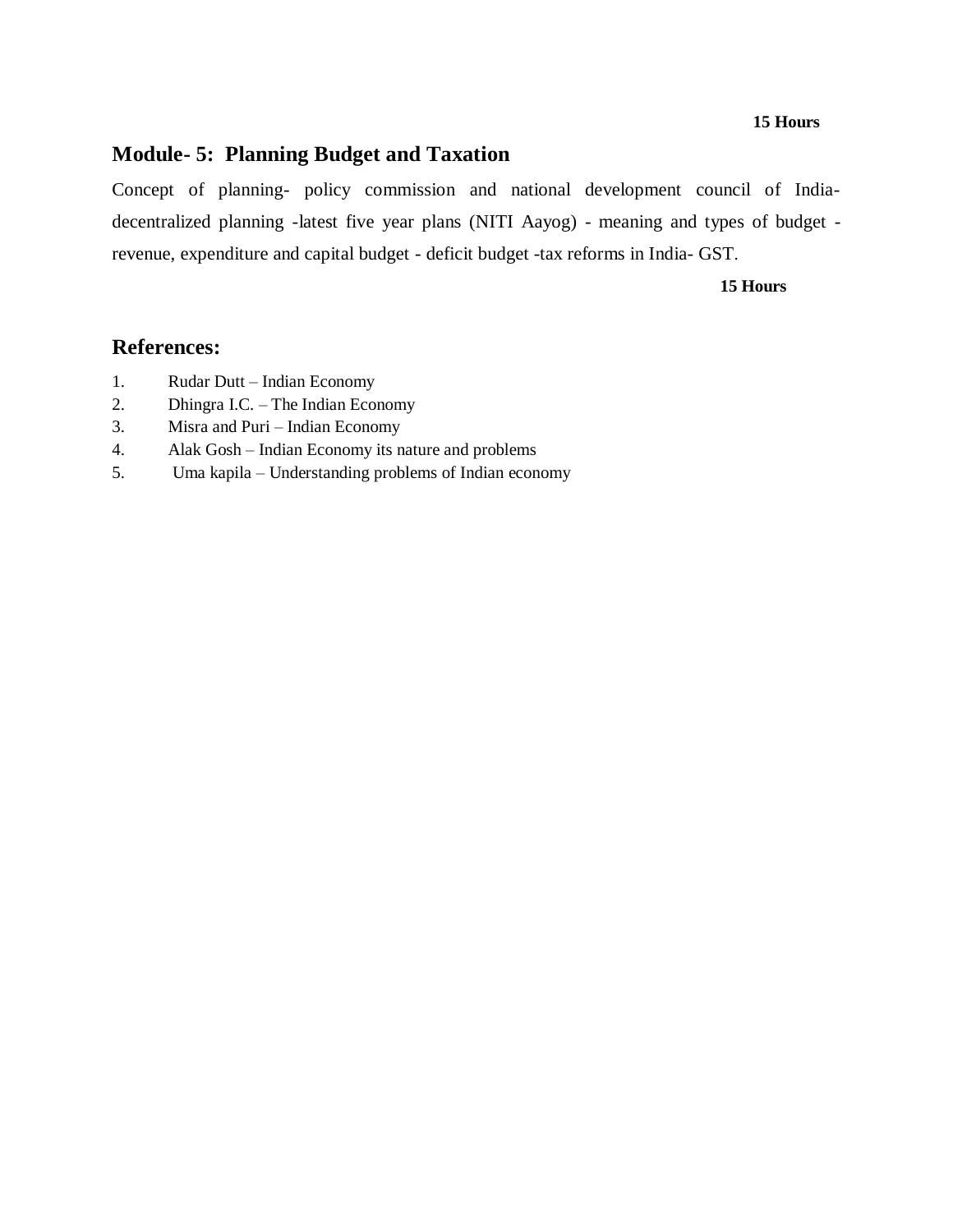## **III B.A. - VI Semester SAF-241 – PUBLIC ECONOMICS- PAPER VIII (Optional Paper)**

## **Objectives:**

- 1. To enable a student to have an overview of the working of the public economics.
- 2. To enable a student to understand the changing trends in the public finance.
- 3. To enable student to understand the role of government under liberalized environment.

**Note: The award of Internal Assessment (IA) is based on the performance of one internal test and skill development activity (weightage: 50% + 50%)** 

## **Module – 1 Principles of Public Economics**

Meaning  $-$ nature - scope – importance – failures of market economy – externalities – public goods vs private goods – merit goods V/s non-merit goods – Role of government in a mixed economy and in the changing economic environment – principle of maximum social advantage.

#### **15 Hours**

#### **Module – 2 Public Revenue**

Sources of public revenue (Centre, State & Local), Taxation and non taxation, direct and indirect taxes: - Merits and demerits – Cannons of taxation – incidence of taxation – taxable capacity – optimal taxation Laffer curve) recent tax reforms (VAT & GST – Kelker Committee recommendation) **20 hours**

#### **Module – 3 Public Expenditure**

Meaning – Classification of public expenditure plan and non-plan development – development and non-development – Wagner law, Role and effects of public expenditure in economic development –causes for increasing public expenditure in recent years in India – recent reforms to control public expenditure. **15 Hours**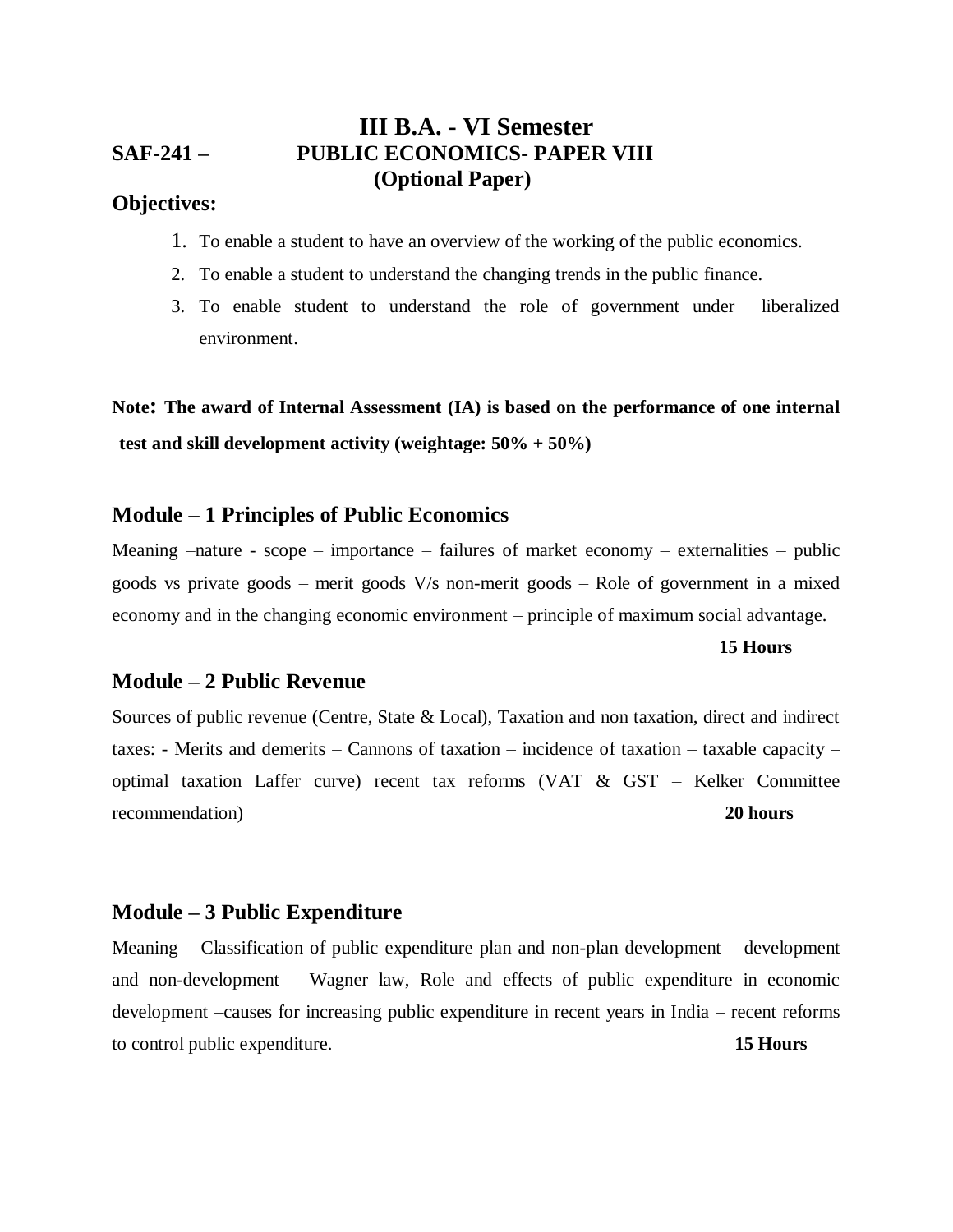## **Module – 4 Public Debts**

Meaning - need for public debt – sources of public borrowing – classification of public debt – effects of growth of public debt – causes for growth of public debt – debt burden and future generation - methods of redemption of debt – debt controversy,

#### **20 Hours**

## **Module-5 Budget and Public Policy**

Budget- meaning –kinds- classification of budget- zero based budgeting- the concept of fiscal deficit- deficit financing- Fiscal policy in India. Present central and state budget

 **10 Hours** 

#### **Reference:**

Public finance (2006) – Bhatia.H.L Public finance (2009) – B.P.Tyagi Modern public finance – Musgrave and Musgrave Public finance(2009) - Lekhi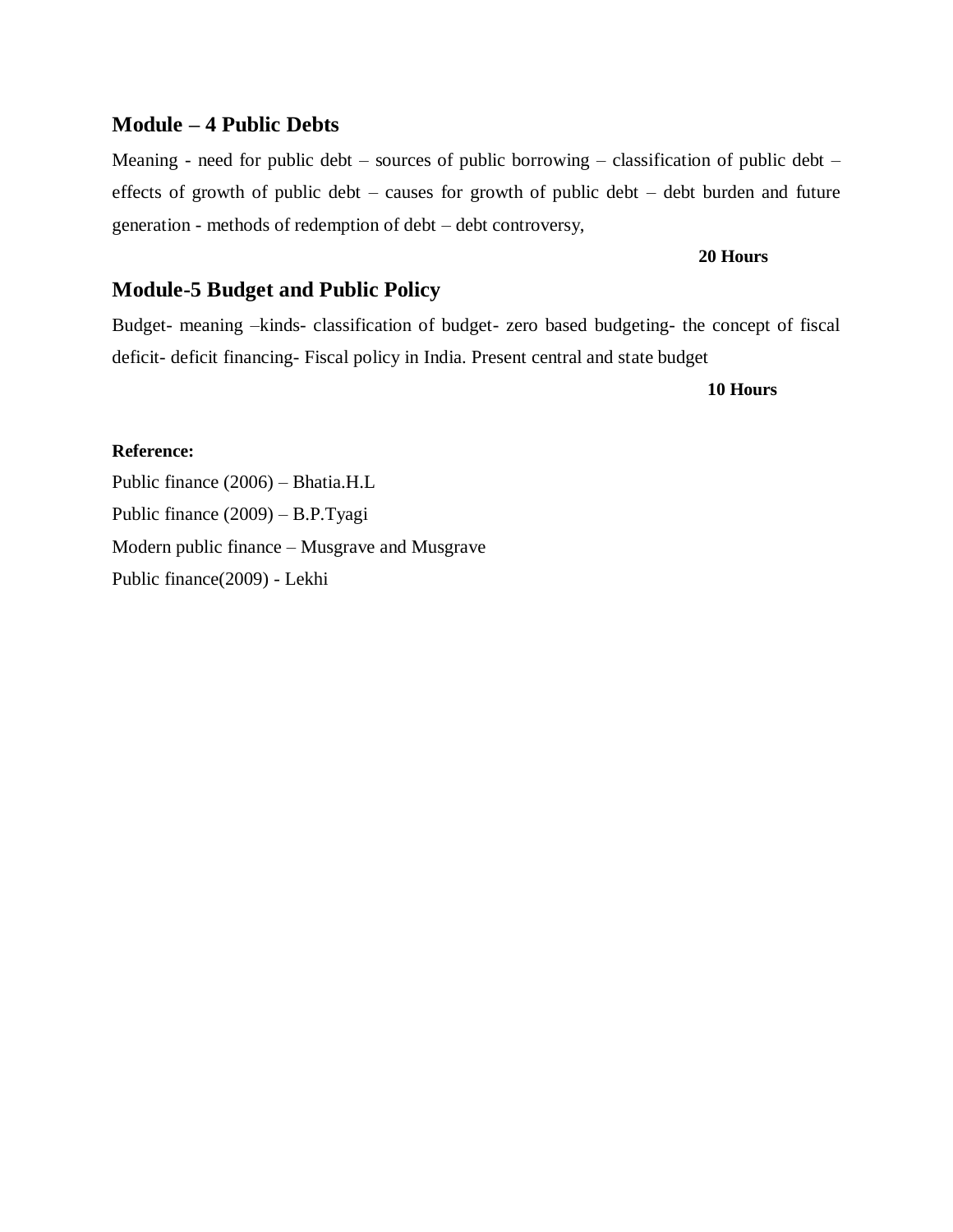# **III B.A. - VI Semester SAF-241 – RESEARCH METHODOLOGY- PAPER VIII (Optional Paper)**

## **Objectives:**

- 1. To enable student to have an idea about research.
- 2. To enable student to understand the importance of social research.
- 3. To enable student to understand the basic methods of conducting social research.

## **Note: The award of Internal Assessment (IA) is based on the performance of one internal test and skill development activity (weightage: 50% + 50%)**

## **Module-I Introduction to Research**

Meaning, Definitions, Objectives. Scientific methods – Induction and deduction – Research and theory –Conceptual or theoretical model – Social Science Research – Meaning Objective limitations- Types of research.

#### **15 Hours**

## **Module -2 Review of Literature:**

Need for Reviewing Literature – What to Review and for what purpose – Literature Search Procedure – Source of Literature – Planning the Review Work – Note –taking. .

**15 Hours**

## **Module -3 Planning of Research**

The Planning Process – Selection of a problem for Research – Formulation of the Selected Problem – Hypotheses –Concepts – Measurement – Research Design or Plan.

15 Hours

## **Module-4 Sampling**

Introduction – Sampling Techniques or Methods – Sample Design and choice of sampling Techniques – Sample Size – Sampling and Non- Sampling Errors.

**20 hours**